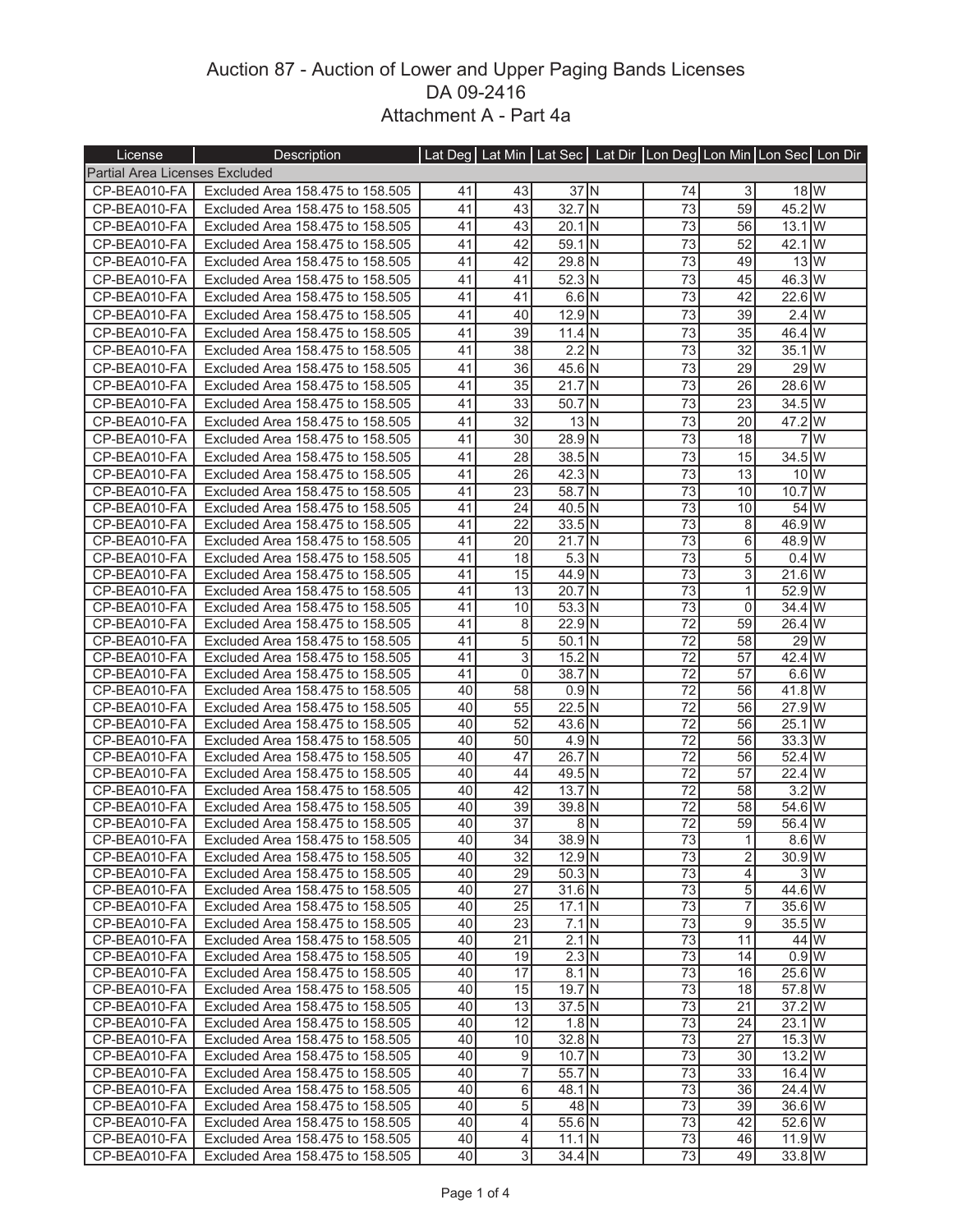| License                               | <b>Description</b>                                                   |          |                 |                          |            | Lat Deg   Lat Min   Lat Sec   Lat Dir   Lon Deg   Lon Min   Lon Sec   Lon Dir |                 |                            |    |
|---------------------------------------|----------------------------------------------------------------------|----------|-----------------|--------------------------|------------|-------------------------------------------------------------------------------|-----------------|----------------------------|----|
| <b>Partial Area Licenses Excluded</b> |                                                                      |          |                 |                          |            |                                                                               |                 |                            |    |
|                                       | CP-BEA010-FA   Excluded Area 158.475 to 158.505                      | 40       | $\overline{3}$  | $5.8$ N                  |            | 73                                                                            | 52              | 57.9W                      |    |
| CP-BEA010-FA                          | Excluded Area 158.475 to 158.505                                     | 40       | $\overline{2}$  | $45.4$ N                 |            | $\overline{73}$                                                               | 56              | $23.7$ W                   |    |
| CP-BEA010-FA                          | Excluded Area 158.475 to 158.505                                     | 40       | 2               | $33.1$ N                 |            | 73                                                                            | 59              | $50.5$ W                   |    |
| CP-BEA010-FA                          | Excluded Area 158,475 to 158,505                                     | 40       | 2               | 29N                      |            | 74                                                                            | 3               | $18$ M                     |    |
| CP-BEA010-FA                          | Excluded Area 158.475 to 158.505                                     | 40       | $\overline{2}$  | $33.1$ N                 |            | $\overline{74}$                                                               | 6               | 45.4W                      |    |
| CP-BEA010-FA                          | Excluded Area 158.475 to 158.505                                     | 40       | 2               | $45.4$ N                 |            | 74                                                                            | 10              | $12.2$ W                   |    |
| CP-BEA010-FA                          | Excluded Area 158.475 to 158.505                                     | 40       | 3               | $5.8$ N                  |            | 74                                                                            | 13              | 38W                        |    |
| CP-BEA010-FA                          | Excluded Area 158.475 to 158.505                                     | 40       | 3               | $34.4$ N                 |            | 74                                                                            | 17              | $2.1$ W                    |    |
| CP-BEA010-FA                          | Excluded Area 158.475 to 158.505                                     | 40       | 4               | $11.1$ N                 |            | 74                                                                            | 20              | 24W                        |    |
| CP-BEA010-FA                          | Excluded Area 158.475 to 158.505                                     | 40       | 4               | 55.6 N                   |            | 74                                                                            | $\overline{23}$ | $43.3$ W                   |    |
| CP-BEA010-FA                          | Excluded Area 158,475 to 158,505                                     | 40       | 5               | 48 N                     |            | 74                                                                            | 26              | 59.3 W                     |    |
| CP-BEA010-FA                          | Excluded Area 158.475 to 158.505                                     | 40       | 6               | $48.1$ N                 |            | 74                                                                            | 30              | $11.5$ W                   |    |
| CP-BEA010-FA                          | Excluded Area 158.475 to 158.505                                     | 40       | 7               | 55.7 N                   |            | 74                                                                            | 33              | $19.5$ W                   |    |
| CP-BEA010-FA                          | Excluded Area 158.475 to 158.505                                     | 40       | 9               | $10.7$ N                 |            | 74                                                                            | 36              | 22.7 W                     |    |
| CP-BEA010-FA                          | Excluded Area 158.475 to 158.505                                     | 40       | 10              | 32.8 N                   |            | 74                                                                            | 39              | $20.6$ W                   |    |
| CP-BEA010-FA                          | Excluded Area 158.475 to 158.505                                     | 40       | 12              | $1.8$ N                  |            | 74                                                                            | 42              | $12.8$ W                   |    |
| CP-BEA010-FA                          | Excluded Area 158.475 to 158.505                                     | 40       | 13              | 37.5 N                   |            | 74                                                                            | 44              | 58.7W                      |    |
| CP-BEA010-FA                          | Excluded Area 158.475 to 158.505                                     | 40       | 15              | 19.7 N                   |            | 74                                                                            | 47              | $38.1$ W                   |    |
| CP-BEA010-FA                          | Excluded Area 158.475 to 158.505                                     | 40       | 17              | $8.1$ N                  |            | $\overline{74}$                                                               | 50              | 10.3W                      |    |
| CP-BEA010-FA                          | Excluded Area 158.475 to 158.505                                     | 40       | 19              | $2.3$ N                  |            | 74                                                                            | 52              | 35W                        |    |
| CP-BEA010-FA                          | Excluded Area 158.475 to 158.505                                     | 40       | 21              | $2.1$ N                  |            | 74                                                                            | 54              | 51.9W                      |    |
| CP-BEA010-FA                          | Excluded Area 158.475 to 158.505                                     | 40       | 23              | $7.1\overline{\text{N}}$ |            | 74                                                                            | 57              | $0.4\overline{\text{W}}$   |    |
| CP-BEA010-FA                          | Excluded Area 158.475 to 158.505                                     | 40       | 25              | $17.1$ N                 |            | 74                                                                            | 59              | $0.3$ W                    |    |
| CP-BEA010-FA                          | Excluded Area 158.475 to 158.505                                     | 40       | 27              | 31.6 N                   |            | 75                                                                            | 0               | $51.3$ W                   |    |
| CP-BEA010-FA                          | Excluded Area 158.475 to 158.505                                     | 40       | 29              | $50.3$ N                 |            | $\overline{75}$                                                               | $\overline{2}$  | 32.9W                      |    |
| CP-BEA010-FA                          | Excluded Area 158.475 to 158.505                                     | 40       | 32              | 12.9 <sub>N</sub>        |            | 75                                                                            | 4               |                            | 5W |
| CP-BEA010-FA                          | Excluded Area 158.475 to 158.505                                     | 40       | 34              | $38.9$ N                 |            | 75                                                                            | 5               | $27.3$ W                   |    |
| CP-BEA010-FA                          | Excluded Area 158.475 to 158.505                                     | 40       | 37              |                          | $8\vert N$ | $\overline{75}$                                                               | 6               | $39.5$ W                   |    |
| CP-BEA010-FA                          | Excluded Area 158.475 to 158.505                                     | 40       | 39<br>42        | 39.8 N                   |            | 75                                                                            | 7<br>8          | 41.3W                      |    |
| CP-BEA010-FA<br>CP-BEA010-FA          | Excluded Area 158.475 to 158.505<br>Excluded Area 158.475 to 158.505 | 40<br>40 | 44              | $13.7$ N<br>49.5 N       |            | 75<br>75                                                                      | 9               | 32.7 W<br>$13.5$ W         |    |
| CP-BEA010-FA                          | Excluded Area 158.475 to 158.505                                     | 40       | 47              | 26.7 N                   |            | $\overline{75}$                                                               | $9\,$           | 43.5 W                     |    |
| CP-BEA010-FA                          | Excluded Area 158.475 to 158.505                                     | 40       | 50              | $4.9$ N                  |            | $\overline{75}$                                                               | 10              | 2.6W                       |    |
| CP-BEA010-FA                          | Excluded Area 158.475 to 158.505                                     | 40       | 52              | 43.6 N                   |            | 75                                                                            | 10              | $10.8$ W                   |    |
| CP-BEA010-FA                          | Excluded Area 158.475 to 158.505                                     | 40       | 55              | 22.5N                    |            | 75                                                                            | 10              |                            | 8W |
| CP-BEA010-FA                          | Excluded Area 158,475 to 158,505                                     | 40       | 58              | $0.9$ N                  |            | 75                                                                            | 9               | 54.1 W                     |    |
| CP-BEA010-FA                          | Excluded Area 158.475 to 158.505                                     | 41       | 0               | 38.7 N                   |            | $\overline{75}$                                                               | $9\,$           | $29.3$ W                   |    |
| CP-BEA010-FA                          | Excluded Area 158.475 to 158.505                                     | 41       | 3               | 15.2 N                   |            | 75                                                                            | 8               | 53.5 W                     |    |
| CP-BEA010-FA                          | Excluded Area 158.475 to 158.505                                     | 41       | 5               | 50.1 <sub>N</sub>        |            | 75                                                                            | 8               | 6.9W                       |    |
| CP-BEA010-FA                          | Excluded Area 158.475 to 158.505                                     | 41       | 8 <sup>1</sup>  | 22.9 N                   |            | 75                                                                            | $\overline{7}$  | 9.5W                       |    |
| CP-BEA010-FA                          | Excluded Area 158.475 to 158.505                                     | 41       | 10              | $53.3$ N                 |            | 75                                                                            | 6               | $1.5$ W                    |    |
| CP-BEA010-FA                          | Excluded Area 158.475 to 158.505                                     | 41       | 13              | 20.7 N                   |            | $\overline{75}$                                                               | 4               | 43W                        |    |
| CP-BEA010-FA                          | Excluded Area 158.475 to 158.505                                     | 41       | 15              | 44.9 N                   |            | $\overline{75}$                                                               | $\sqrt{3}$      | $14.3 \overline{\text{W}}$ |    |
| CP-BEA010-FA                          | Excluded Area 158.475 to 158.505                                     | 41       | 18              | $5.3$ N                  |            | 75                                                                            | $\mathbf{1}$    | 35.5 W                     |    |
| CP-BEA010-FA                          | Excluded Area 158,475 to 158,505                                     | 41       | 20              | $21.7$ N                 |            | 74                                                                            | 59              | 47 W                       |    |
| CP-BEA010-FA                          | Excluded Area 158.475 to 158.505                                     | 41       | $\overline{22}$ | $33.5$ N                 |            | $\overline{74}$                                                               | 57              | 49W                        |    |
| CP-BEA010-FA                          | Excluded Area 158.475 to 158.505                                     | 41       | 24              | $40.5$ N                 |            | 74                                                                            | 55              | 41.9W                      |    |
| CP-BEA010-FA                          | Excluded Area 158.475 to 158.505                                     | 41       | 26              | $42.3$ N                 |            | 74                                                                            | 53              | 25.9 W                     |    |
| CP-BEA010-FA                          | Excluded Area 158.475 to 158.505                                     | 41       | 28              | $38.5$ N                 |            | 74                                                                            | 51              | $1.4 \overline{\text{W}}$  |    |
| CP-BEA010-FA                          | Excluded Area 158.475 to 158.505                                     | 41       | 30              | 28.9 N                   |            | 74                                                                            | 48              | 28.9W                      |    |
| CP-BEA010-FA                          | Excluded Area 158.475 to 158.505                                     | 41       | 32              | $13\vert N$              |            | 74                                                                            | 45              | 48.7W                      |    |
| CP-BEA010-FA                          | Excluded Area 158,475 to 158,505                                     | 41       | 33              | 50.7 N                   |            | 74                                                                            | 43              | $1.4$ W                    |    |
| CP-BEA010-FA                          | Excluded Area 158.475 to 158.505                                     | 41       | 35              | $21.7$ N                 |            | 74                                                                            | 40              | $7.3$ W                    |    |
| CP-BEA010-FA                          | Excluded Area 158.475 to 158.505                                     | 41       | 36              | $45.6\text{ N}$          |            | 74                                                                            | 37              | 6.9W                       |    |
| CP-BEA010-FA                          | Excluded Area 158.475 to 158.505                                     | 41       | 38              | 2.2N                     |            | 74                                                                            | 34              | $0.8$ W                    |    |
| CP-BEA010-FA                          | Excluded Area 158.475 to 158.505                                     | 41       | 39              | $11.4$ N                 |            | 74                                                                            | 30              | 49.5 W                     |    |
| CP-BEA010-FA                          | Excluded Area 158.475 to 158.505                                     | 41       | 40              | $12.9$ N                 |            | 74                                                                            | 27              | 33.5 W                     |    |
| CP-BEA010-FA                          | Excluded Area 158.475 to 158.505                                     | 41       | 41              | $6.6$ N                  |            | 74                                                                            | 24              | 13.3W                      |    |
| CP-BEA010-FA                          | Excluded Area 158.475 to 158.505                                     | 41       | 41              | $52.3$ N                 |            | 74                                                                            | 20              | 49.6 W                     |    |
| CP-BEA010-FA                          | Excluded Area 158.475 to 158.505                                     | 41       | 42              | $29.8$ N                 |            | 74                                                                            | 17              | 22.9 W                     |    |
| CP-BEA010-FA                          | Excluded Area 158.475 to 158.505                                     | 41       | 42              | 59.1 N                   |            | 74                                                                            | 13              | 53.8 W                     |    |
| CP-BEA010-FA                          | Excluded Area 158.475 to 158.505                                     | 41       | 43              | $20.1$ N                 |            | 74                                                                            | 10 <sup>1</sup> | $22.8 \overline{\text{W}}$ |    |
| CP-BEA010-FA                          | Excluded Area 158.475 to 158.505                                     | 41       | 43 <sub>1</sub> | 32.7 <sub>N</sub>        |            | 74                                                                            | $6 \mid$        | 50.7 W                     |    |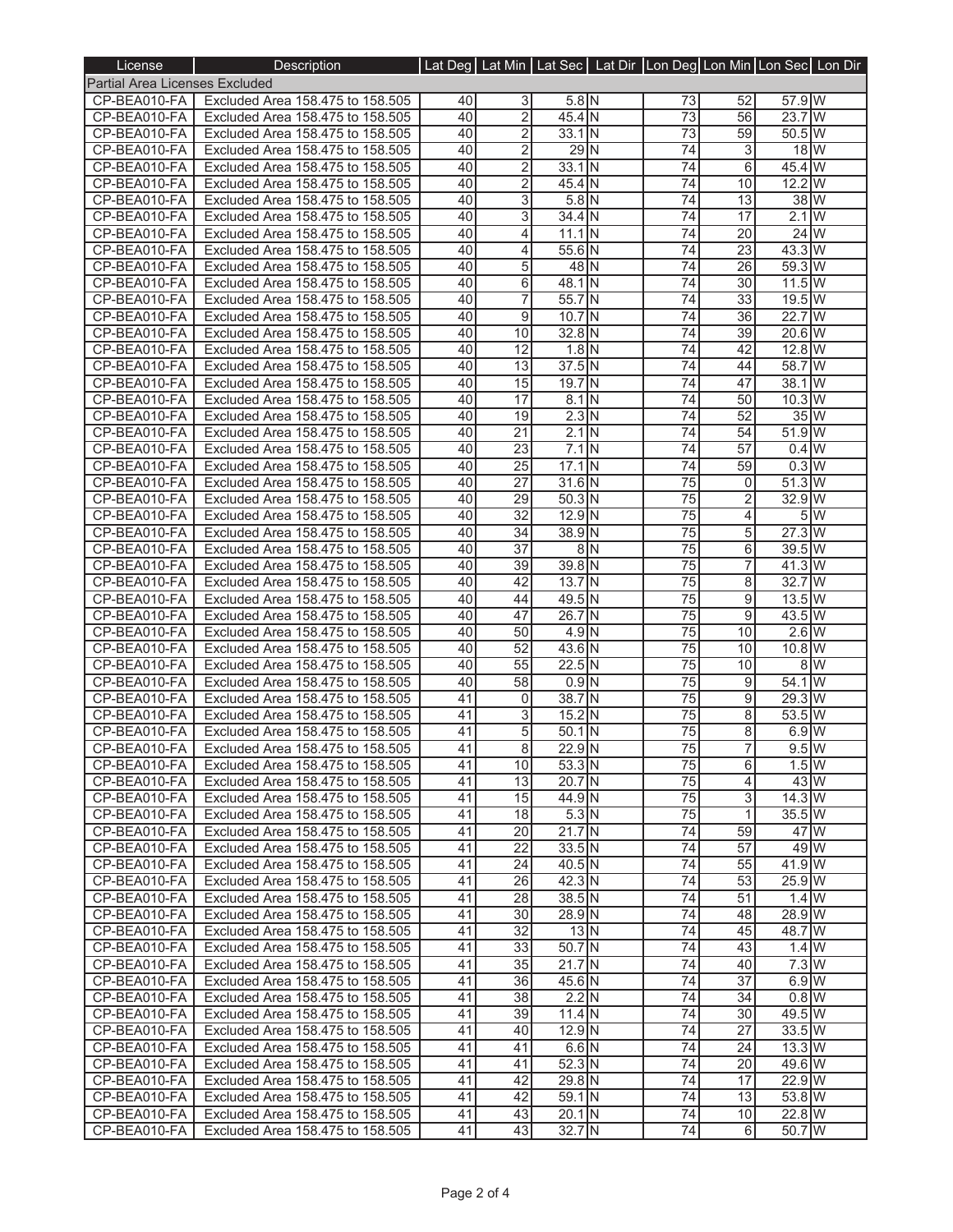## Auction 87 - Auction of Lower and Upper Paging Bands Licenses DA 09-2416 Attachment A - Part 4b

| License                        | Description                                                          |          |                | Lat Deg   Lat Min   Lat Sec   Lat Dir   Lon Deg   Lon Min   Lon Sec   Lon Dir |    |                       |                 |                           |    |
|--------------------------------|----------------------------------------------------------------------|----------|----------------|-------------------------------------------------------------------------------|----|-----------------------|-----------------|---------------------------|----|
| Partial Area Licenses Excluded |                                                                      |          |                |                                                                               |    |                       |                 |                           |    |
| CP-BEA010-FC                   | Excluded Area 158.535 to 158.565                                     | 41       | 43             | $37$ N                                                                        |    | 74                    | 3               | $18$ W                    |    |
| CP-BEA010-FC                   | Excluded Area 158.535 to 158.565                                     | 41       | 43             | $32.7$ N                                                                      |    | 73                    | 59              | 45.2 W                    |    |
| CP-BEA010-FC                   | Excluded Area 158.535 to 158.565                                     | 41       | 43             | $20.1$ N                                                                      |    | 73                    | 56              | $13.1$ W                  |    |
| CP-BEA010-FC                   | Excluded Area 158.535 to 158.565                                     | 41       | 42             | 59.1 <sup>IN</sup>                                                            |    | 73                    | 52              | 42.1 W                    |    |
| CP-BEA010-FC                   | Excluded Area 158.535 to 158.565                                     | 41       | 42             | $29.8$ N                                                                      |    | 73                    | 49              | $13$ W                    |    |
| CP-BEA010-FC                   | Excluded Area 158.535 to 158.565                                     | 41       | 41             | $52.3$ N                                                                      |    | 73                    | 45              | 46.3 W                    |    |
| CP-BEA010-FC                   | Excluded Area 158.535 to 158.565                                     | 41       | 41             | $6.6$ N                                                                       |    | 73                    | 42              | 22.6 W                    |    |
| CP-BEA010-FC                   | Excluded Area 158.535 to 158.565                                     | 41       | 40             | $12.9$ N                                                                      |    | 73                    | 39              | $2.4 \overline{\text{W}}$ |    |
| CP-BEA010-FC                   | Excluded Area 158,535 to 158,565                                     | 41       | 39             | $11.4$ N                                                                      |    | 73                    | 35              | 46.4 W                    |    |
| CP-BEA010-FC                   | Excluded Area 158.535 to 158.565                                     | 41       | 38             | $2.2$ N                                                                       |    | 73                    | 32              | $35.1$ W                  |    |
| CP-BEA010-FC                   | Excluded Area 158.535 to 158.565                                     | 41       | 36             | 45.6 N                                                                        |    | 73                    | 29              | 29 W                      |    |
| CP-BEA010-FC                   | Excluded Area 158.535 to 158.565                                     | 41       | 35             | $21.7$ N                                                                      |    | 73                    | 26              | 28.6 W                    |    |
| CP-BEA010-FC                   | Excluded Area 158.535 to 158.565                                     | 41       | 33             | 50.7 N                                                                        |    | 73                    | 23              | 34.5 W                    |    |
| CP-BEA010-FC                   | Excluded Area 158.535 to 158.565                                     | 41       | 32             | $13\vert N$                                                                   |    | 73                    | 20              | 47.2 W                    |    |
|                                | Excluded Area 158.535 to 158.565                                     |          |                |                                                                               |    |                       |                 |                           | 7W |
| CP-BEA010-FC                   |                                                                      | 41       | 30             | 28.9 N                                                                        |    | 73                    | 18              |                           |    |
| CP-BEA010-FC                   | Excluded Area 158.535 to 158.565                                     | 41       | 28             | $38.5$ N                                                                      |    | 73                    | 15              | 34.5 W                    |    |
| CP-BEA010-FC                   | Excluded Area 158.535 to 158.565                                     | 41       | 26             | 42.3 N                                                                        |    | 73                    | 13              | $10\overline{W}$          |    |
| CP-BEA010-FC                   | Excluded Area 158.535 to 158.565                                     | 41       | 23             | 58.7 N<br>$40.5$ <sub>N</sub>                                                 |    | 73<br>73              | 10<br>10        | 10.7W<br>54 W             |    |
| CP-BEA010-FC<br>CP-BEA010-FC   | Excluded Area 158.535 to 158.565                                     | 41       | 24<br>22       |                                                                               |    |                       |                 | $46.9$ W                  |    |
| CP-BEA010-FC                   | Excluded Area 158.535 to 158.565<br>Excluded Area 158.535 to 158.565 | 41<br>41 | 20             | $33.5$ N<br>$21.7$ N                                                          |    | 73<br>$\overline{73}$ | 8<br>6          | 48.9 W                    |    |
| CP-BEA010-FC                   | Excluded Area 158.535 to 158.565                                     | 41       | 18             | $5.3$ N                                                                       |    | 73                    | 5               | 0.4W                      |    |
| CP-BEA010-FC                   | Excluded Area 158.535 to 158.565                                     | 41       | 15             | 44.9 N                                                                        |    | 73                    | 3               | 21.6W                     |    |
| CP-BEA010-FC                   | Excluded Area 158.535 to 158.565                                     | 41       | 13             | 20.7 N                                                                        |    | 73                    | 1               | 52.9 W                    |    |
| CP-BEA010-FC                   | Excluded Area 158.535 to 158.565                                     | 41       | 10             | 53.3 N                                                                        |    | 73                    | $\Omega$        | 34.4 W                    |    |
| CP-BEA010-FC                   | Excluded Area 158.535 to 158.565                                     | 41       | 8              | 22.9 N                                                                        |    | 72                    | 59              | 26.4 W                    |    |
| CP-BEA010-FC                   | Excluded Area 158.535 to 158.565                                     | 41       | 5              | $50.1$ N                                                                      |    | $\overline{72}$       | 58              | 29 W                      |    |
| CP-BEA010-FC                   | Excluded Area 158.535 to 158.565                                     | 41       | 3              | $15.2$ N                                                                      |    | 72                    | 57              | 42.4 W                    |    |
| CP-BEA010-FC                   | Excluded Area 158.535 to 158.565                                     | 41       | $\mathbf 0$    | 38.7 N                                                                        |    | $\overline{72}$       | 57              | 6.6W                      |    |
| CP-BEA010-FC                   | Excluded Area 158.535 to 158.565                                     | 40       | 58             | $0.9$ N                                                                       |    | 72                    | 56              | 41.8 W                    |    |
| CP-BEA010-FC                   | Excluded Area 158.535 to 158.565                                     | 40       | 55             | 22.5N                                                                         |    | $\overline{72}$       | 56              | 27.9W                     |    |
| CP-BEA010-FC                   | Excluded Area 158.535 to 158.565                                     | 40       | 52             | 43.6 N                                                                        |    | 72                    | 56              | $25.1$ W                  |    |
| CP-BEA010-FC                   | Excluded Area 158.535 to 158.565                                     | 40       | 50             | $4.9$ N                                                                       |    | 72                    | 56              | 33.3W                     |    |
| CP-BEA010-FC                   | Excluded Area 158.535 to 158.565                                     | 40       | 47             | 26.7 N                                                                        |    | 72                    | 56              | 52.4W                     |    |
| CP-BEA010-FC                   | Excluded Area 158.535 to 158.565                                     | 40       | 44             | 49.5 N                                                                        |    | 72                    | 57              | 22.4 W                    |    |
| CP-BEA010-FC                   | Excluded Area 158.535 to 158.565                                     | 40       | 42             | $13.7$ N                                                                      |    | $\overline{72}$       | 58              | 3.2W                      |    |
| CP-BEA010-FC                   | Excluded Area 158,535 to 158,565                                     | 40       | 39             | 39.8 N                                                                        |    | 72                    | 58              | 54.6 W                    |    |
| CP-BEA010-FC                   | Excluded Area 158.535 to 158.565                                     | 40       | 37             |                                                                               | 8N | $\overline{72}$       | 59              | 56.4 W                    |    |
| CP-BEA010-FC                   | Excluded Area 158.535 to 158.565                                     | 40       | 34             | $38.9$ N                                                                      |    | 73                    | $\mathbf{1}$    | 8.6W                      |    |
| CP-BEA010-FC                   | Excluded Area 158.535 to 158.565                                     | 40       | 32             | $12.9$ N                                                                      |    | 73                    | 2               | 30.9W                     |    |
| CP-BEA010-FC                   | Excluded Area 158.535 to 158.565                                     | 40       | 29             | $50.3$ N                                                                      |    | 73                    | 4               |                           | 3W |
| CP-BEA010-FC                   | Excluded Area 158.535 to 158.565                                     | 40       | 27             | $31.6$ N                                                                      |    | 73                    | 5               | 44.6 W                    |    |
| CP-BEA010-FC                   | Excluded Area 158.535 to 158.565                                     | 40       | 25             | $17.1\overline{\text{N}}$                                                     |    | 73                    | 7               | $35.6$ W                  |    |
| CP-BEA010-FC                   | Excluded Area 158.535 to 158.565                                     | 40<br>40 | 23<br>21       | $7.1$ N                                                                       |    | 73<br>73              | 9<br>11         | 35.5 W<br>44 W            |    |
| CP-BEA010-FC<br>CP-BEA010-FC   | Excluded Area 158.535 to 158.565<br>Excluded Area 158.535 to 158.565 | 40       | 19             | $2.1$ N<br>$2.3$ N                                                            |    | 73                    | 14              | 0.9W                      |    |
| CP-BEA010-FC                   | Excluded Area 158.535 to 158.565                                     | 40       | 17             | $8.1$ N                                                                       |    | 73                    | 16              | 25.6 W                    |    |
| CP-BEA010-FC                   | Excluded Area 158.535 to 158.565                                     | 40       | 15             | $19.7$ N                                                                      |    | 73                    | 18              | 57.8 W                    |    |
| CP-BEA010-FC                   | Excluded Area 158.535 to 158.565                                     | 40       | 13             | $37.5$ N                                                                      |    | 73                    | 21              | 37.2 W                    |    |
| CP-BEA010-FC                   | Excluded Area 158.535 to 158.565                                     | 40       | 12             | 1.8N                                                                          |    | 73                    | $\overline{24}$ | 23.1W                     |    |
| CP-BEA010-FC                   | Excluded Area 158.535 to 158.565                                     | 40       | 10             | $32.8$ N                                                                      |    | 73                    | 27              | 15.3 W                    |    |
| CP-BEA010-FC                   | Excluded Area 158.535 to 158.565                                     | 40       | 9              | $10.7$ N                                                                      |    | $\overline{73}$       | 30              | $13.2$ W                  |    |
| CP-BEA010-FC                   | Excluded Area 158.535 to 158.565                                     | 401      | $\overline{7}$ | $55.7$ N                                                                      |    | 73                    | 33              | 16.4W                     |    |
| CP-BEA010-FC                   | Excluded Area 158.535 to 158.565                                     | 40       | 6              | $48.1$ N                                                                      |    | $\overline{73}$       | $\overline{36}$ | 24.4W                     |    |
| CP-BEA010-FC                   | Excluded Area 158.535 to 158.565                                     | 40       | 5              | 48 N                                                                          |    | 73                    | 39              | $36.6$ W                  |    |
| CP-BEA010-FC                   | Excluded Area 158.535 to 158.565                                     | 40       | 4              | $55.6$ N                                                                      |    | 73                    | 42              | 52.6 W                    |    |
| CP-BEA010-FC                   | Excluded Area 158.535 to 158.565                                     | 40       | 4              | $11.1$ N                                                                      |    | 73                    | 46              | 11.9W                     |    |
| CP-BEA010-FC                   | Excluded Area 158.535 to 158.565                                     | 40       | $\overline{3}$ | $34.4$ N                                                                      |    | 73                    | 49              | 33.8 W                    |    |